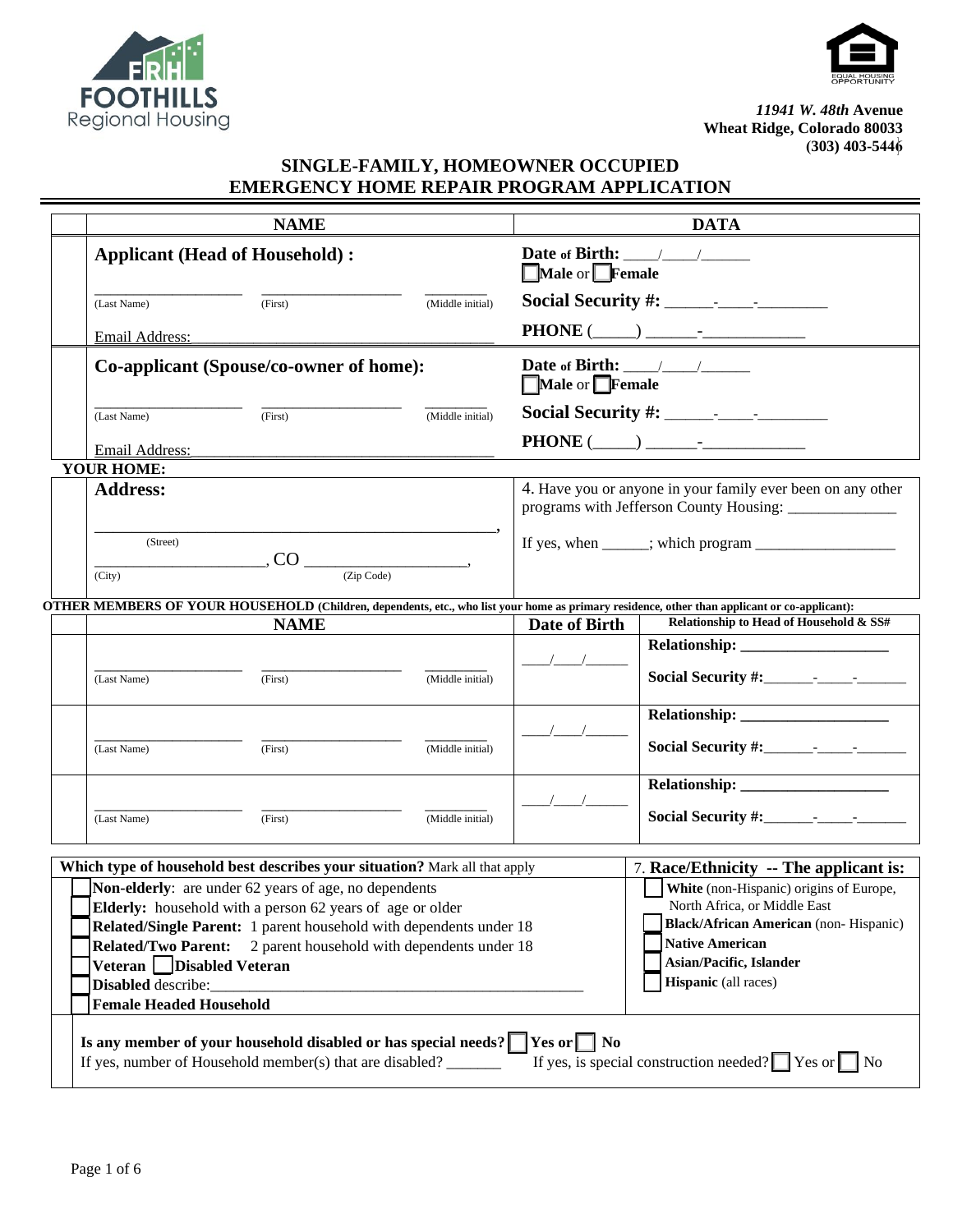| Type of dwelling:                                                                                                                                                                                                                                                                                                                                       | Single family home<br>Duplex, Town Home, Condominium, please indicate amount of HOA fees. \$<br>Manufactured (mobile) home, please indicate amount of space rent. \$                                                                                                                 |                                                                                                                                                                           |  |  |  |
|---------------------------------------------------------------------------------------------------------------------------------------------------------------------------------------------------------------------------------------------------------------------------------------------------------------------------------------------------------|--------------------------------------------------------------------------------------------------------------------------------------------------------------------------------------------------------------------------------------------------------------------------------------|---------------------------------------------------------------------------------------------------------------------------------------------------------------------------|--|--|--|
| The house has:                                                                                                                                                                                                                                                                                                                                          | attached garage; detached garage; detached parage; detached garage; detached garage; detached garage<br>full basement; $\boxed{\phantom{\cdot}}$ partial basement; or $\boxed{\phantom{\cdot}}$ no basement<br>Number of bedrooms: : : Number of baths: : : Number of stories: _____ |                                                                                                                                                                           |  |  |  |
| <b>Ownership data:</b>                                                                                                                                                                                                                                                                                                                                  | I have lived in my home for <u>same</u> years<br>I purchased the home in ______ (month)___(year); purchase price: \$______________<br>The house was built in _________ (year-approximately)<br>I estimate the property is currently worth: \$                                        |                                                                                                                                                                           |  |  |  |
| Mortgages/Loans<br>on the house:<br>Do you have a 1st<br>mortgage?<br>Do you have a 2 <sup>nd</sup><br>mortgage?                                                                                                                                                                                                                                        |                                                                                                                                                                                                                                                                                      | loan account #:___________________________(attach copy of your monthly statement))<br>Monthly payments (PITI.) are: \$_________/mo.; balance owed: \$____________________ |  |  |  |
| loan account #:____________________________(attach copy of your monthly statement))<br>Do you have a<br>Monthly payments (PITI.) are: \$_________/mo.; balance owed: \$____________________<br>reverse mortgage or<br>any other liens<br>against the home?<br>Property Tax:\$__________Property Insurance:\$________(Attach Insurance Declaration Page) |                                                                                                                                                                                                                                                                                      |                                                                                                                                                                           |  |  |  |
| does not live there? $\Box$ Yes, or $\Box$ No.<br>If Yes, please give name, explain:                                                                                                                                                                                                                                                                    | Is there anyone on the title of the property who                                                                                                                                                                                                                                     |                                                                                                                                                                           |  |  |  |
| This rehab work may include but not limited to:<br>EMERGENT AND URGENT WORK ONLY<br>Electrical<br>Plumbing<br>Furnace<br>Water heater<br>Accessibility<br>Mitigation of lead-based paint hazards<br>Roof/gutters<br>Insulation and energy saving work<br>Doors and windows<br>Flooring repairs<br>Wall repairs<br>Repairs for health and safety         |                                                                                                                                                                                                                                                                                      | Brief Description of Repairs needed:                                                                                                                                      |  |  |  |

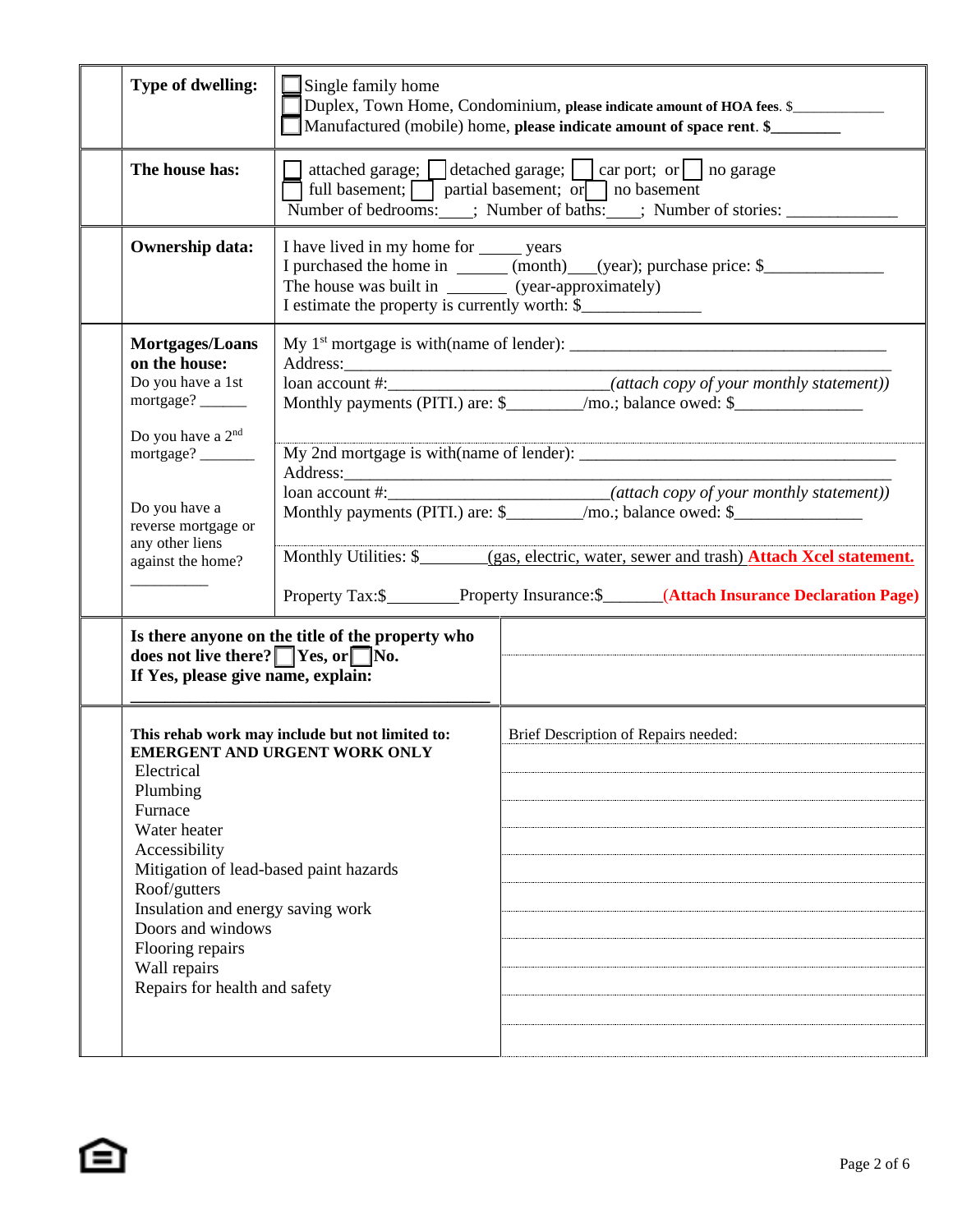# **Attach proof of all income with this application**

|                                                                                                                                                                                                                                                                                                                                                                                                                                                                                                                                                                                                                                                                                                                                                                                                                                                                                                                     | <b>Name</b> | <b>Income Source:</b><br>Name of Employer, Social Security, SSI, child<br>support, etc.; or type of business if self-employed |  | <b>Rate of</b><br><b>Income</b><br>\$ per hour, or<br>week, etc. | <b>Annual Income</b>                      |  |  |
|---------------------------------------------------------------------------------------------------------------------------------------------------------------------------------------------------------------------------------------------------------------------------------------------------------------------------------------------------------------------------------------------------------------------------------------------------------------------------------------------------------------------------------------------------------------------------------------------------------------------------------------------------------------------------------------------------------------------------------------------------------------------------------------------------------------------------------------------------------------------------------------------------------------------|-------------|-------------------------------------------------------------------------------------------------------------------------------|--|------------------------------------------------------------------|-------------------------------------------|--|--|
| Gross Income                                                                                                                                                                                                                                                                                                                                                                                                                                                                                                                                                                                                                                                                                                                                                                                                                                                                                                        |             |                                                                                                                               |  |                                                                  |                                           |  |  |
| <b>Wages/Salaries</b><br>(include overtime,<br>bonuses, commissions,<br>tips, etc. as reported to<br>IRS)                                                                                                                                                                                                                                                                                                                                                                                                                                                                                                                                                                                                                                                                                                                                                                                                           |             |                                                                                                                               |  |                                                                  | $\mathcal{S}_{-}$<br>/year<br>\$<br>/year |  |  |
| <b>Enter Gross amount</b>                                                                                                                                                                                                                                                                                                                                                                                                                                                                                                                                                                                                                                                                                                                                                                                                                                                                                           |             | Attach copies of two months of recent pay stubs                                                                               |  |                                                                  | \$<br>/year                               |  |  |
| <b>Income/Benefits</b><br>(Soc. Sec. SSI, OAP,<br>pension, retirement,<br>unemployment, workers'<br>comp., etc.)<br><b>Enter Gross amount</b>                                                                                                                                                                                                                                                                                                                                                                                                                                                                                                                                                                                                                                                                                                                                                                       |             |                                                                                                                               |  |                                                                  | \$<br>/year<br>\$<br>/year<br>\$<br>/year |  |  |
| Other income                                                                                                                                                                                                                                                                                                                                                                                                                                                                                                                                                                                                                                                                                                                                                                                                                                                                                                        |             | <b>Attach copies of recent benefits letter</b>                                                                                |  |                                                                  |                                           |  |  |
| (Welfare, alimony,<br>Child support, etc.)                                                                                                                                                                                                                                                                                                                                                                                                                                                                                                                                                                                                                                                                                                                                                                                                                                                                          |             |                                                                                                                               |  |                                                                  | \$<br>/year<br>\$<br>/year                |  |  |
| Or, if self-employed from<br>your business                                                                                                                                                                                                                                                                                                                                                                                                                                                                                                                                                                                                                                                                                                                                                                                                                                                                          |             |                                                                                                                               |  |                                                                  | \$<br>/year                               |  |  |
| <b>Asset Income</b><br>(Interest or dividends from<br>savings /bank accounts,<br>CD's, investments, or<br>rental property owned)                                                                                                                                                                                                                                                                                                                                                                                                                                                                                                                                                                                                                                                                                                                                                                                    |             | Give name of bank or financial institution and account $#$                                                                    |  |                                                                  | \$<br>/year<br>\$<br>/year<br>\$<br>/year |  |  |
|                                                                                                                                                                                                                                                                                                                                                                                                                                                                                                                                                                                                                                                                                                                                                                                                                                                                                                                     |             |                                                                                                                               |  |                                                                  | \$<br>/year                               |  |  |
|                                                                                                                                                                                                                                                                                                                                                                                                                                                                                                                                                                                                                                                                                                                                                                                                                                                                                                                     |             |                                                                                                                               |  | <b>Total Annual Income:</b>                                      | \$<br>/vear<br>(sum of above income)      |  |  |
| Has an insurance claim been filed for the requested repairs in the last 12 months $\lceil$<br>$\gamma$ Yes or $\Box$ No<br>Is your home obligated on a home loan that resulted in foreclosure? $\sqrt{\frac{1}{100}}$ Yes or $\sqrt{\frac{1}{100}}$<br>Have you ever filed bankruptcy? $\Box$ Yes or $\Box$ No. If yes, is this this home included in bankruptcy <u>?</u><br>Do you intend to move, sell your home, or transfer the title of your home within the next 5 years? $\lceil$<br>Yes or<br> No                                                                                                                                                                                                                                                                                                                                                                                                           |             |                                                                                                                               |  |                                                                  |                                           |  |  |
| <b>IMPORTANT - Read before signing:</b> The Applicant/Co-Applicant(s) undersigned does hereby certify ownership and occupancy of the above property and<br>is a legal resident of the State of Colorado and the United States of America and that all information above is true, accurate and complete; and does hereby authorize<br>the Jefferson County Housing Authority to verify and make independent investigations to determine ownership, income and financial standing. The undersigned hereby<br>releases the county, its employees, agents and any firm or person supplying them with information from any liability whatsoever concerning the release or use of the<br>information and will hold them all harmless from any suit or reprisal whatsoever. All holders of any such information are hereby authorized to release any and all such<br>information they may have concerning the undersigned. |             |                                                                                                                               |  |                                                                  |                                           |  |  |
| <b>Applicant Signature:</b>                                                                                                                                                                                                                                                                                                                                                                                                                                                                                                                                                                                                                                                                                                                                                                                                                                                                                         |             |                                                                                                                               |  | Date: $\qquad \qquad$                                            |                                           |  |  |
| Co-Applicant Signature / Other Adult Over 18:<br>Date:                                                                                                                                                                                                                                                                                                                                                                                                                                                                                                                                                                                                                                                                                                                                                                                                                                                              |             |                                                                                                                               |  |                                                                  |                                           |  |  |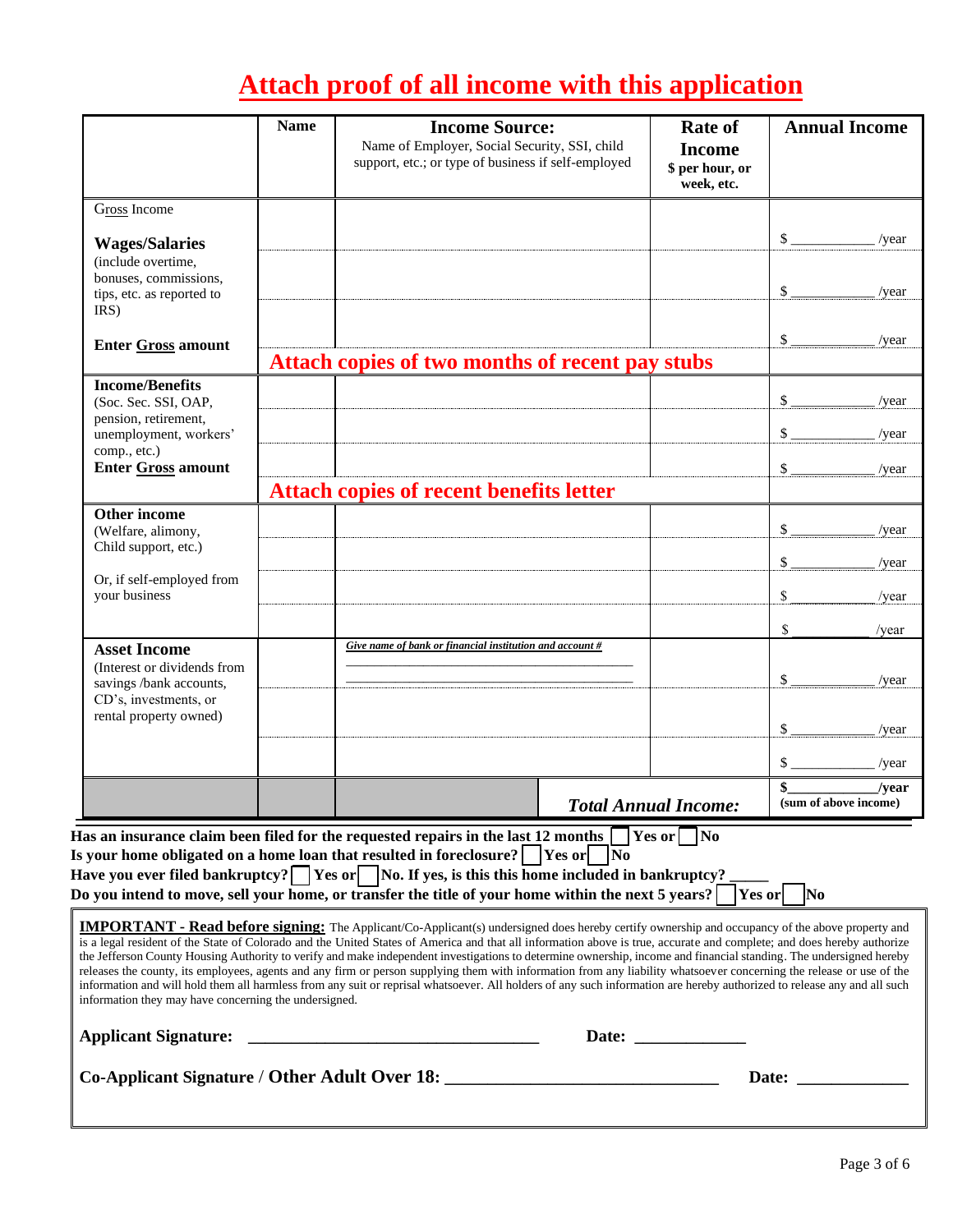### **DOCUMENTATION REQUIRED ALONG WITH THIS COMPLETE APPLICATION (PAGES 1-6)**

|                        | <i>*Proof of residency and ownership</i>                                                      |
|------------------------|-----------------------------------------------------------------------------------------------|
|                        | - Copy of Current Mortgage Statement(s) or Copy of Deed if no mortgage                        |
|                        | - Copy of Water bill - Required for Westminster water grant                                   |
|                        | - Copy of Electric bill                                                                       |
|                        | - Copy of homeowner's insurance declaration page (if in flood zone must have flood insurance) |
| <i>*Identification</i> |                                                                                               |
|                        | - Current copy of Driver's License or picture ID for all adults 18 and older                  |
|                        | - Birth Certificate for household members under the age of 18                                 |
|                        | <i>*Proof of Income (all applicable)</i>                                                      |
|                        | - Copy of 2 pay stubs (current and consecutive) for all household members over age            |
|                        | 18; current year award letters for Social Security, AFDC, Unemployment                        |
|                        | - Any other income (child support, alimony, pension, rental, interest earnings, etc.)         |
| <i>*Assets</i>         |                                                                                               |
|                        | - Copy of 2 (current and consecutive) bank statements                                         |

*Failure to provide the requested documents will result in delays to your project.*

| 2022 CDBG Income Limits - Denver/Aurora/Lakewood |        |          |          |          |          |          |          |          |
|--------------------------------------------------|--------|----------|----------|----------|----------|----------|----------|----------|
|                                                  | Person | 2 People | 3 People | 4 People | 5 People | 6 People | 7 People | 8 People |
| 30%                                              | 24,650 | 28,150   | 31,650   | 35,150   | 38,000   | 40,800   | 43,600   | 46,400   |
| 50%                                              | 41,050 | 46,900   | 52,750   | 58,600   | 63,300   | 68,000   | 72,700   | 77,400   |
| 80%                                              | 62,600 | 71,550   | 80,500   | 89.400   | 96,600   | 103,750  | 110,900  | 118,500  |
|                                                  |        |          |          |          |          |          |          |          |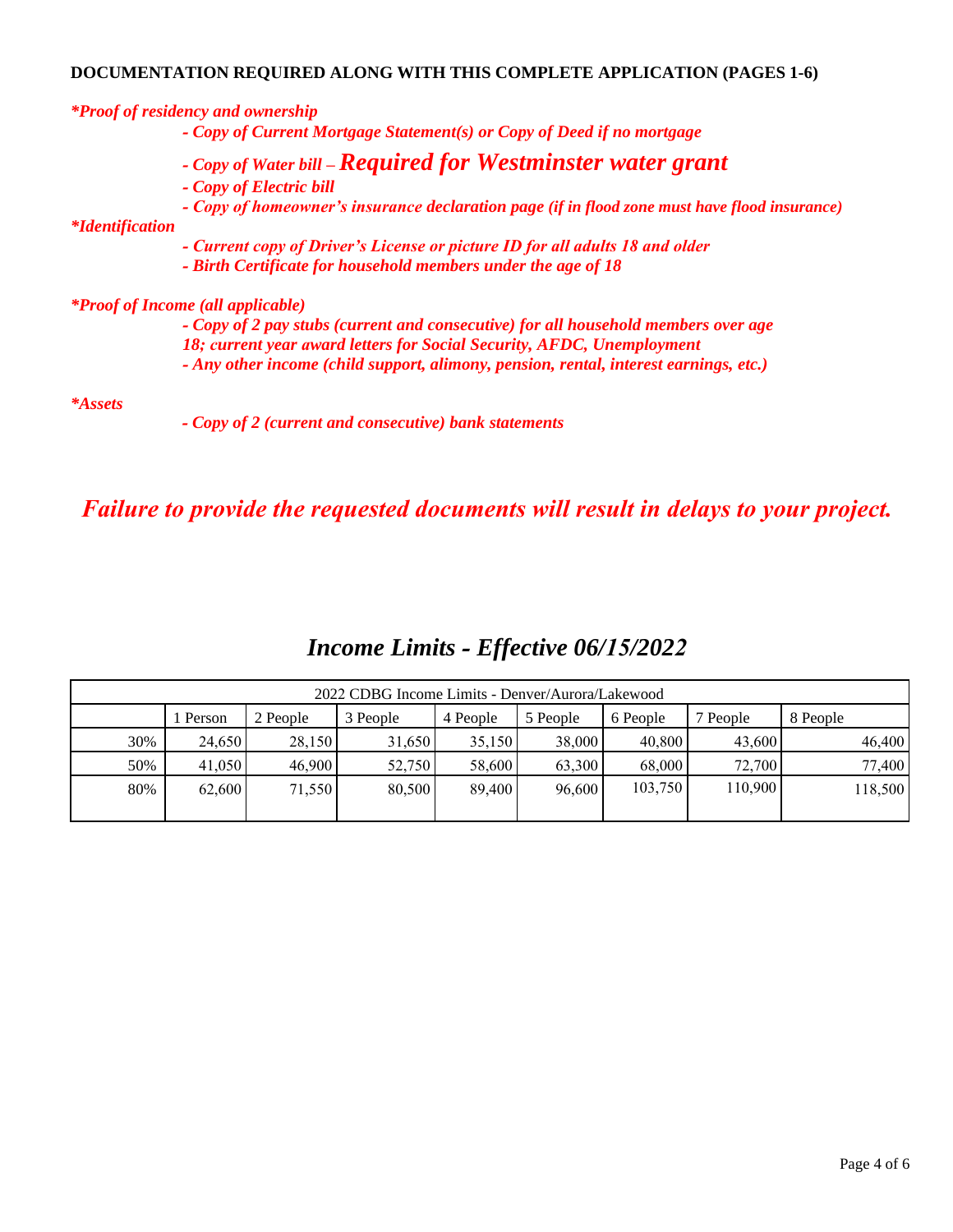

11941 W. 48<sup>th</sup> Avenue Wheat Ridge, Colorado 80033 (303) 403-5446

#### **Emergency Home Repair Program Information: AFFIDAVIT**

(An Affidavit is required for each adult residing in the home)

I, swear or affirm under penalty of perjury under the laws of the State of Colorado that (check one):

- **\_\_** I am a United States citizen, or
- **\_\_** I am a Permanent Resident of the United States, or
	- **\_\_** I am lawfully present in the United States pursuant to Federal Law.

I understand that this sworn statement is required by law because I have applied for a public benefit. I understand that state law requires me to provide proof that I am lawfully present in the United States prior to receipt of this public benefit. I further acknowledge that making a false, fictitious, or fraudulent statement or representation in this affidavit is punishable under the criminal laws of Colorado as perjury in the second degree under Colorado Revised Statue 18-8-503 and it shall constitute a separate criminal offence each time a public benefit is fraudulently received.

#### SIGNATURE DATE

Please submit a copy of one of the following valid forms of identification:

- **\_\_** Colorado driver's license or identification card
- **\_\_** United State military identification or dependent's identification card.
- **\_\_** United States Coast Guard Merchant Mariner card
- **\_\_** Native American Tribal document
- **\_\_** United States Passport

Verified by Jefferson County Housing Authority Employee:

SIGNATURE: (Jefferson County Housing Authority Employee not client) DATE